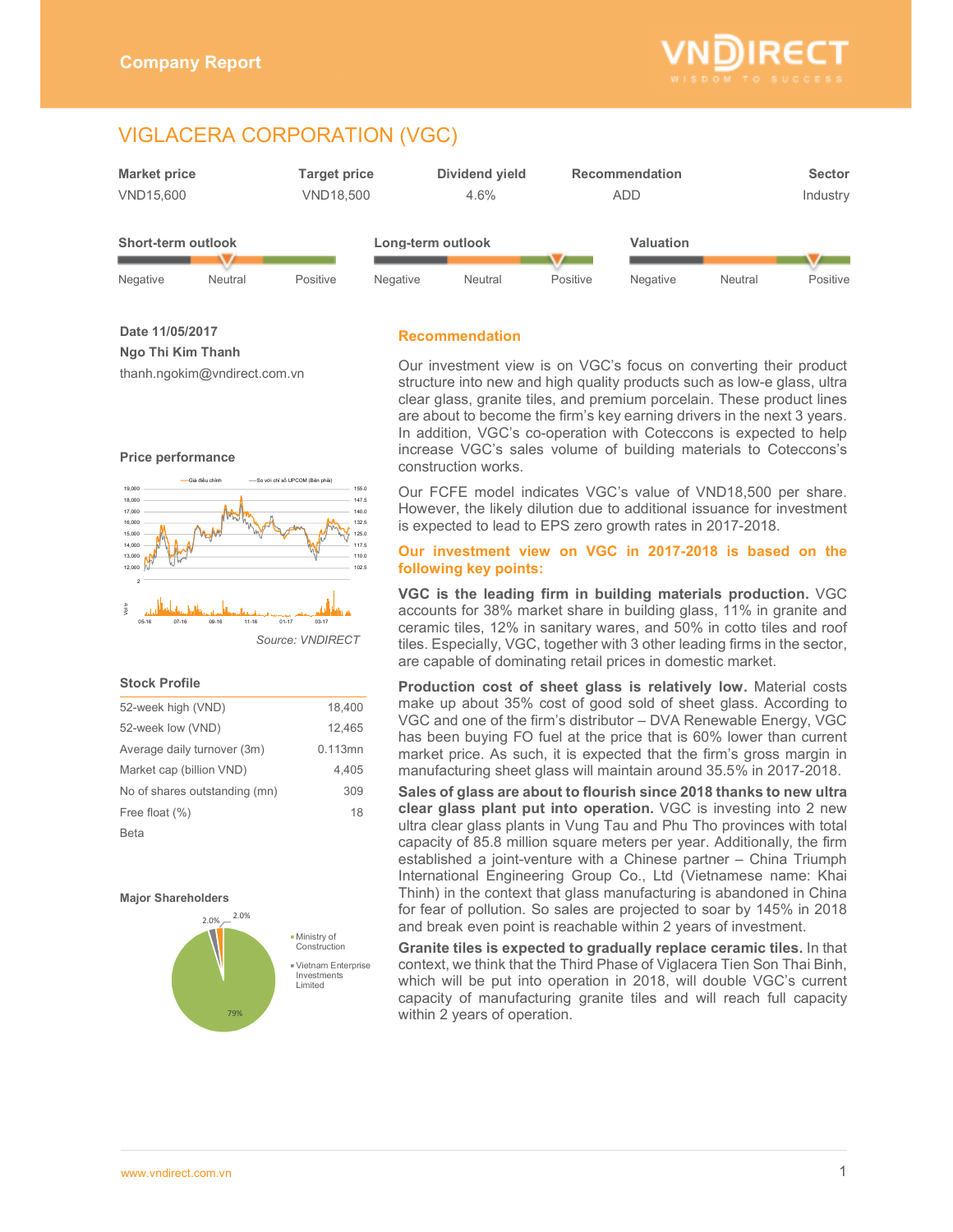

**Premium products are on the rise in sanitery wares segment.** My Xuan porcelain factory will be put into operation in the  $3<sup>rd</sup>$  quarter of 2017, boosting VGC's production of premium products and boosting sales of sanitary wares by 20% in 2017-2018.

**Growth prospect from Expanded Yen Phong and Phu Ha industrial zones since 2017**. VGC planned investments in 5 new industrial zones in 2016-2020 period, 2 of which are Expanded Yen Phong IZ with total area of 314 hectas and Phu Ha IZ with total area of 315 hectas. According to VGC, main customers of these industrial zones are Sam Sung from Korea and other firms from Taiwan. At estimated rates of USD75/m2 in Bac Ninh province and USD35/m2 in Phu Tho province, total sales from the two industrial zones are projected at VND 6,640 billion with expected profit margin of ~17%.

**Benefits from cooperation with Coteccons in providing building materials for Vincity projects.** Total floor area of building in Vincity projects amounts to 1.4 million square meters on average, equivalent to 40,000 appartments. The cooperation between VGC and CTD will help the former to supply more floor tiles and sanitary wares. Based on assumptions that selling price is VND 90,000 per meter of floor tiles and VND 1,000,000 per set of sanitary wares, and there are 2 sets of sanitary wares in an apartment, Vincity projects are expected to bring about VND 250billion of sales with net margin of 3%, helping to boost VGC's net profit by 4% from current level.

### **RISKS**

**Corporate Structure.** VGC's corporate structure (e.g. parentsubsidiary model) leads to difficulties in managing subsidiaries and associates, especially in restructuring less effective ones.

Limited bank land. VGC's sales of current property projects have almost finished, 2 new projects are projected not to commence until later this year and not be handed over to home buyers until 2019-2020, so revenue from real estate development is likely to drop substantially in 2017-2018.

**Shortage of new customers in industrial parks.** We are aware of the risk of the lack of new leasing customers, especially FDI firms, in new industrial parks such as Phu Ha and Dong Van.

**Dillution.** The additional issuance to reduce state ownership from 92% to 56.6% during 2015-2017 leads to limited growth prospect for EPS in 2016-2018.

## **1/2017 1Q/2017 BUSINESS PERFORMANCE UPDATE**

At the end of 1Q/2017 VGC reported VND 1,760 billion of consolidated revenue and VND 242 billion of consolidated pre-tax profit (up 79% yoy), mainly driven by strong growth of 2 segments, namely float glass manufacturing (with earning of VND 115 billion – up 66%yoy) and property development (with earning of VND 60 billion – up 14.8%).

| Financial summary       |          |          |        |        |
|-------------------------|----------|----------|--------|--------|
| (VND)                   | $12-14A$ | $12-15A$ | 12-16A | 12-17A |
| Revenue (bn)            | 8.009    | 7.820    | 8.078  | 8.766  |
| Revenue growth (%)      |          | $-2,40%$ | 3,30%  | 8,50%  |
| Gross margin            | 1.592    | 1.717    | 1.985  | 2.270  |
| <b>Operating EBITDA</b> | 683      | 735      | 866    | 1.055  |
| Net profit (bn)         | 361      | 407      | 615    | 776    |
| Net profit growth (bn)  |          | 12,50%   | 51,20% | 26,20% |
| <b>EPS</b>              | 1.242    | 1.588    | 2.002  | 1.825  |
| <b>BVPS</b>             | 9.961    | 12.427   | 14.133 | 13.500 |
| <b>ROAE</b>             | 14%      | 14%      | 17%    | 16%    |

# **Financial summary**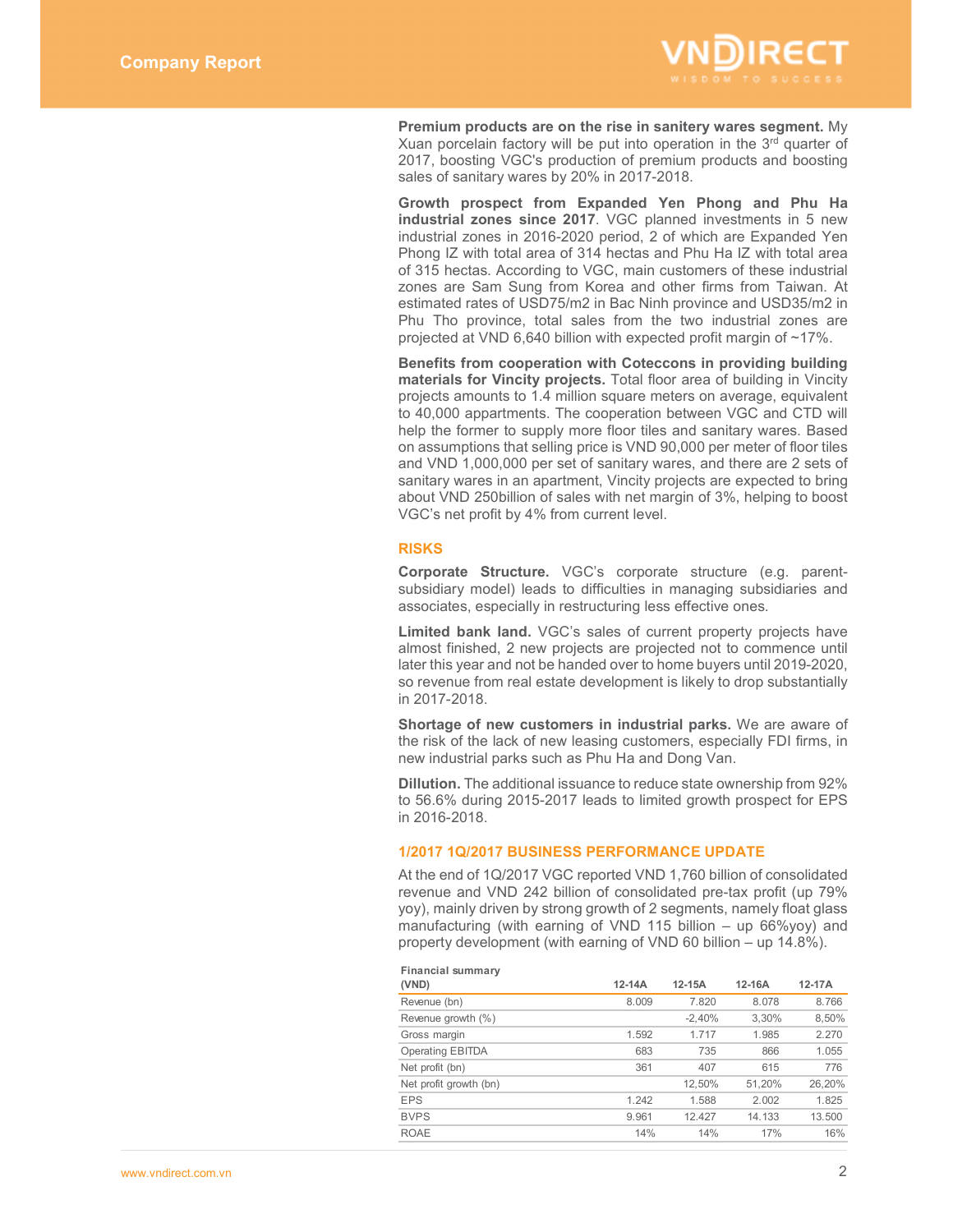

### **Organizational structure of VGC**

|                       | Glass construction      | 1 Subordinate unit<br>3 Subsidiaries<br>4 Affiliated companies |
|-----------------------|-------------------------|----------------------------------------------------------------|
| Viglacera Corporation | Ceramic tiles           | 5 Subsidiaries                                                 |
|                       | <b>Bricks and tales</b> | 7 Subsidiaries                                                 |
|                       |                         | 4 Affiliated                                                   |
|                       | Sanitary ware           | 2 Subordinate unit                                             |
|                       |                         | 3 Subsidiaries                                                 |
|                       | Real estate             | 5 Suborndinate unit                                            |
|                       |                         | 3 Subsidiaries                                                 |
|                       |                         | 1 Affiliated companies                                         |
|                       |                         | Source: VNDIRECT                                               |

# **COMPANY PROFILE**

Viglacera Corporation was precursor of a ceramic and construction company established in 1976. In 2006, the company was transformed into a parent-subsidiary model, in which the parent company has their own business and manages their investment capital in subsidiaries and associates. In 2014, the corporation launched its IPO in parallel with the divestment of the Ministry of Construction from 100% to 91.5%. According to the roadmap, the Ministry of Construction will continue to reduce their ownership to 51% by 2017.

Besides, VGC is the leading enterprise in construction materials including building glass, ceramic and granite tiles, roof tiles and sanitary wares. With parent-subsidiaries organization model, VGC currently has: (1) 22 subsidiaries operating in 2 sectors namely property development and building materials production; (2) 10 affiliates (100% owned by VGC) including 5 real estate companies, 1 building glass company and 1 training school; (3) 5 affiliated companies including 3 tile producing companies, 1 building glass company and 1 import and export company.

### **BUSINESS ACTIVITIES**

VGC operates in 5 main business scopes including building glass production (15% of total revenue), ceramic and granite tile production (21% of total sales), roof tile production (23% of total sales), sanitary wares production (12% of total sales) and industrial zone development (25% of total sales).



2000000,0

2500000,0

3000000,0



 $\blacksquare$ 2013  $\blacksquare$ 2014  $\blacksquare$ 2015  $\blacksquare$ 2016

Source: VGC's 2015 Financial Report 2015 Source: VGC's 2015 Financial Report 2015

## **Building glass – expected double digit growth since 2018**

**Sheet glass manufacturing technology** 



**90% global demand for sheet glass is used in construction**. According to NSG, total consumption of sheet glass in the world reached 59.2 billion tons in 2015 and expectedly 84 billion tons in 2020, in which 90% is used in construction, 7% used in automobile manufacturing, and 3% for other purposes.

Besides, sheet glass is produced by float glass process with input materials being sand (accounting for 51%), soda ash, recycled glass and dolomite. The process uses much energy as it requires high temperature of over 1,600°C, therefore fuel costs make up as much as 21% of total costs in producing glass.

### **VGC's revenue breakdown in 2015 VGC's revenue breakdown in 2016**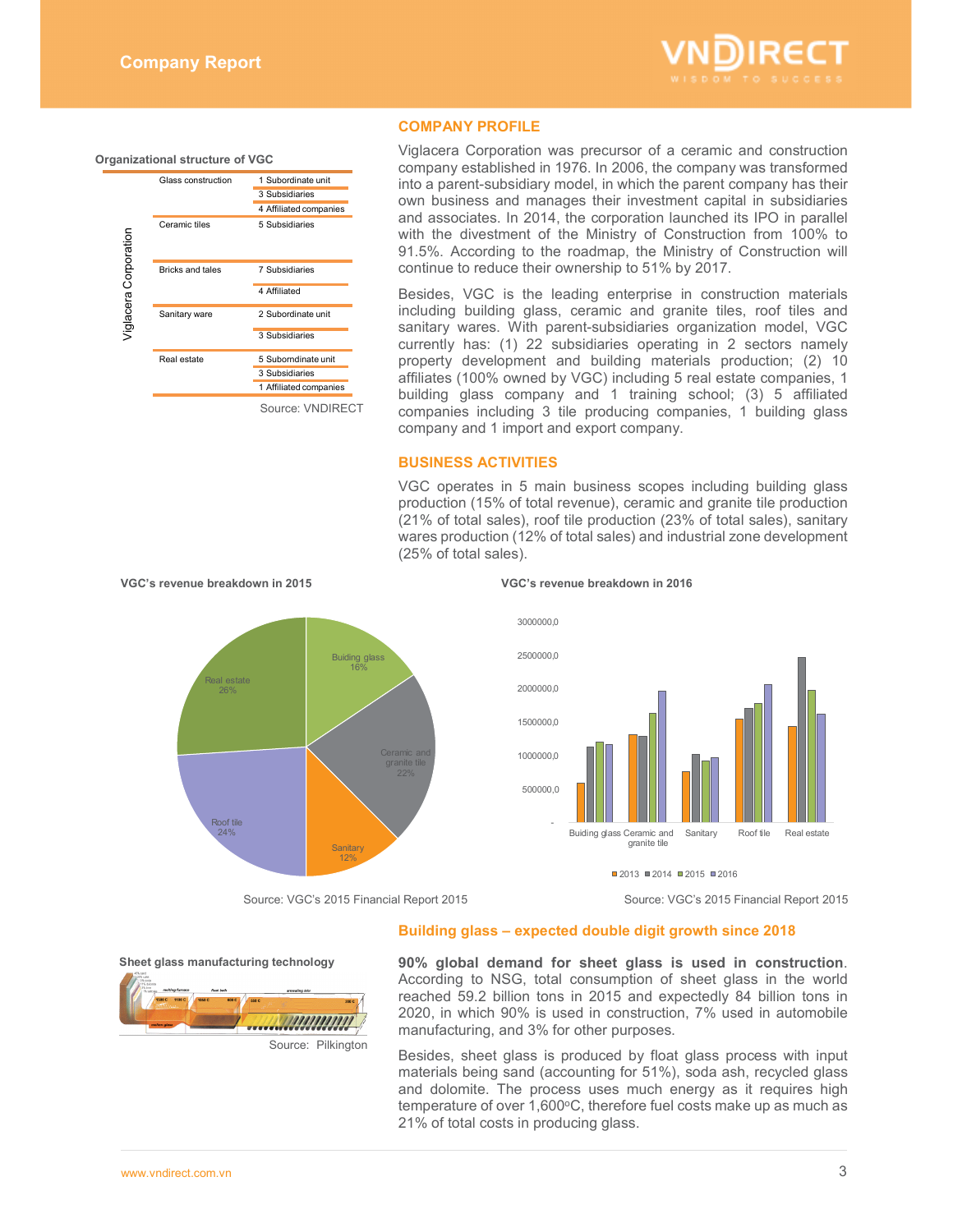



**Sheet glass consumption by regions Sheet glass consumption per capita by regions** 

Source: NSG Source: J.P. Morgan

According to Nippon Sheet Glass, China is the biggest consumer of sheet glass in the world with 51% of total world consumption and 20 kg sheet glass per capita per year. Next is Europe with 17% of total world consumption and 14 kg sheet glass per capita per year. The rests belong to North America, South America, and Japan with 5-7% of total world consumption.



Source: Nippon sheet glass Source: J.P Morgan

# **Vietnam's float glass market is dominated by 4 key players**

Glass products are bulky and volatile, require high transportation costs, and have considerable transport losses. As a result, construction glass imports account for only 40% of total demand, and the rest (60%) is from domestic production. At present, there are four manufacturers of float glass, namely Viet Nhat (VFG), Viglacera Glass, Chu Lai Glass and Trang An Glass. Of which, VGC and Viet Nhat - a joint venture of VGC, currently account for 38% of total market share. In our opinion, the dominating market shares of the four producers will help control output prices for glass products, stabilize production and increase domestic competitiveness with Chinese products.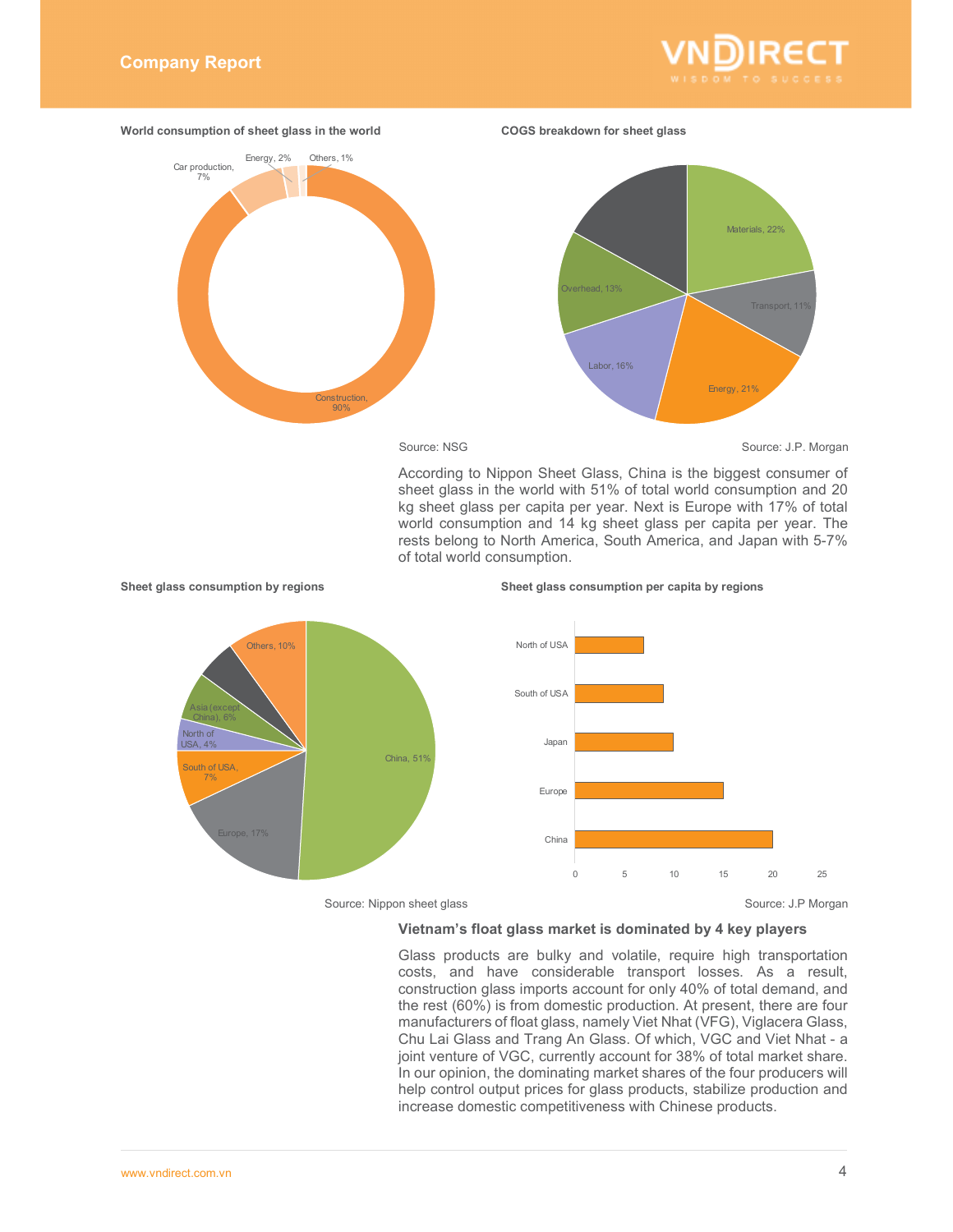

**Domestic glass products are protected against Chinese imports.**  Imported glass accounts for 40% of total domestic consumption, and 40% of total imports are from China, 35% from Asia. Imported glass from China is subject to tax rate of 35%, therefore, it can be said that domestic products are still protected against Chiniese imports, which helps reduce competition risks from products of similar quality and prices.

**Supply will still meet demand until 2020**. According to the Government's plan on building materials production, by 2020, the glass industry is still oversupply (based on total demand of 80 million square meters). Therefore, in the master plan until 2020, no more glass factories are permitted to be opened domestically. At the same time, total demand is expected to increase by 18.8% between 2015 and 2020.



The market share of float glass **Building glass supply and demand in 2007-2020F** (million m2)



Supply **Demand** 

### Source: VNDIRECT



Viglacera currently produces sheet glass and laminated glass in three glass mills. VGC's total sheet glass production capacity is 53 million square meters, of which 25% is made in Viglacera Float Glass (100% owned by VGC) and 25% is made in VFG Joint Venture between NSG Group (55% owned), Toyota Tsusho Corporation (15% owned) and VGC (29.28% owned) (this joint venture has a capacity of 28 million square meters). In addition, VGC also has a low-e glass production line located in the Viglacera Binh Duong float glass factory with a capacity of 2.3 million m2. VGC's rolling glass production is at Dap Cau glass factory with a capacity of 11 million m2.

In the future, VGC is investing in ultra clear glass production at three factories with a total capacity of 88.5 million square meters in Vung Tau (40% owned) in a joint venture with Nippon. They are also transform Dap Cau factory from manufacturing rolling glass to ultra clear glass in a joint venture with a Chinese partner. It is expected that all of the new plants will start operating in 2018.

Source: VNDIRECT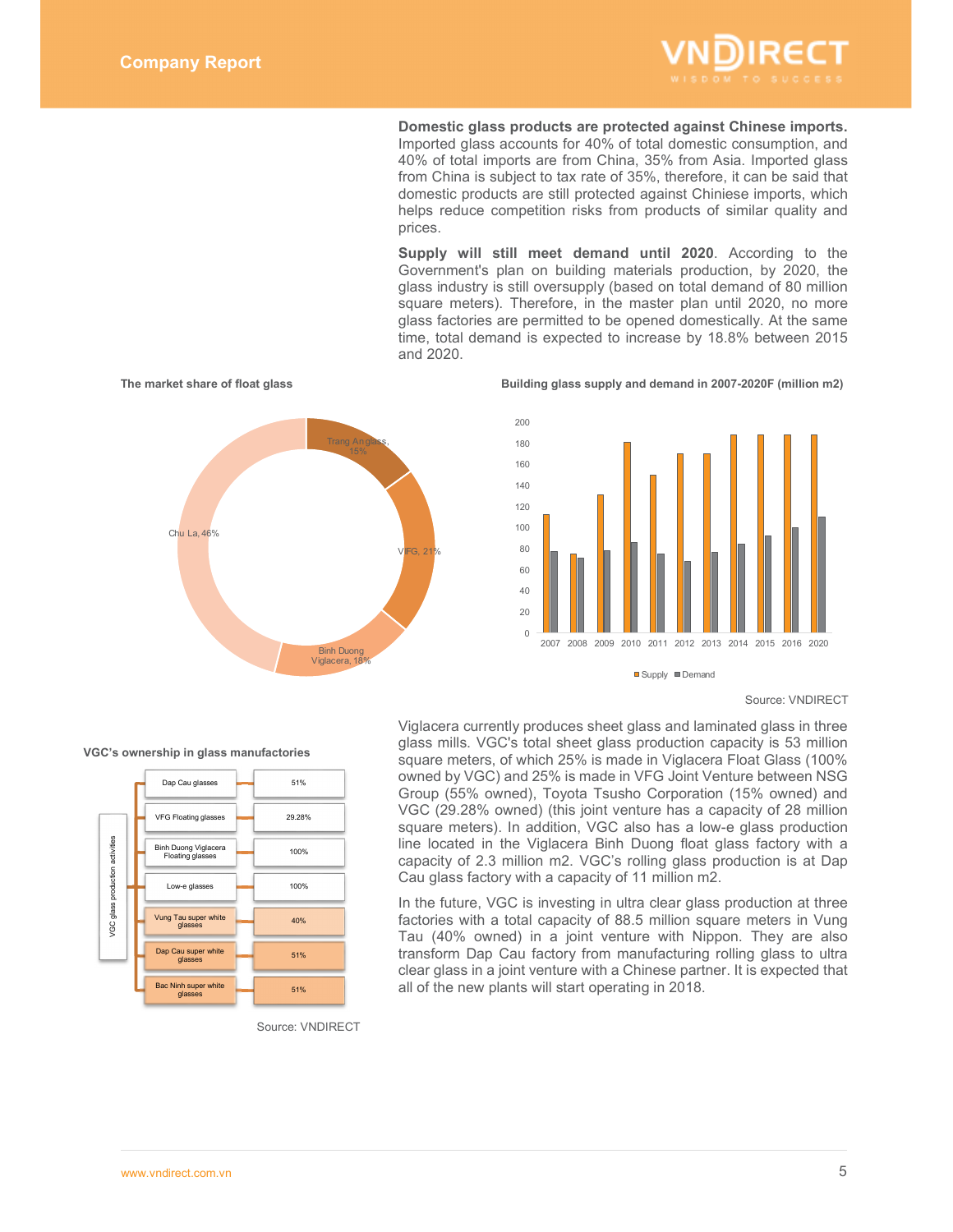

### **Capacity of glass factories VGC (million m2)**



Source:BCB VGC

We highly assess that VGC's construction glass production will be a "main point" for production and business activities, especially after 2018, with the following factors:

**Demands for construction glass is projected to grow by 18.8% in the period of 2016-2020.** According to the government's plan of developing construction materials by 2020, demands for construction glass is projected to grow by 18.8% in the period of 2015-2020, from 93 million square meters to 110 million square meters. With positive prospects from the market, we forecast that VGC's Binh Duong glass factory will continue operating at full capacity. VGC's total float glass consumption increased by 7% on average during the period of 2017- 2018, reaching 42-44 million square meters.

Besides, we forecast that the selling price will only increase 5% on average due to (1) the competitive effect of China and the Asia region, when the preferential import tax rate will be 0% after 2018; (2) Supply is still high as twice as demand.

**Enhancing value from new products such as Low-e glass.** VGC is investing in the low-e glass production line (a type of glass coated on its surface a special compound that makes slow thermal emission and saves 20% of electricity) will start operating in March 2016.

Low-e products are jointly consumed 2 million square meters per year by Euro window and Sado Group. Therefore, we believe that in 2017 the line will operate at maximum capacity of 2.3 million m3. With selling prices of 8.5 – 12 USD/m2 lower 25% than China's selling price, Low - e glass sales are projected to reach 336.8 billion VND in 2017.



### Revenue and gross profit of floating glass 2012-2021F Revenue and gross profit of Low-e glass line (billion VND)



Source: VGC Source: VNDIRECT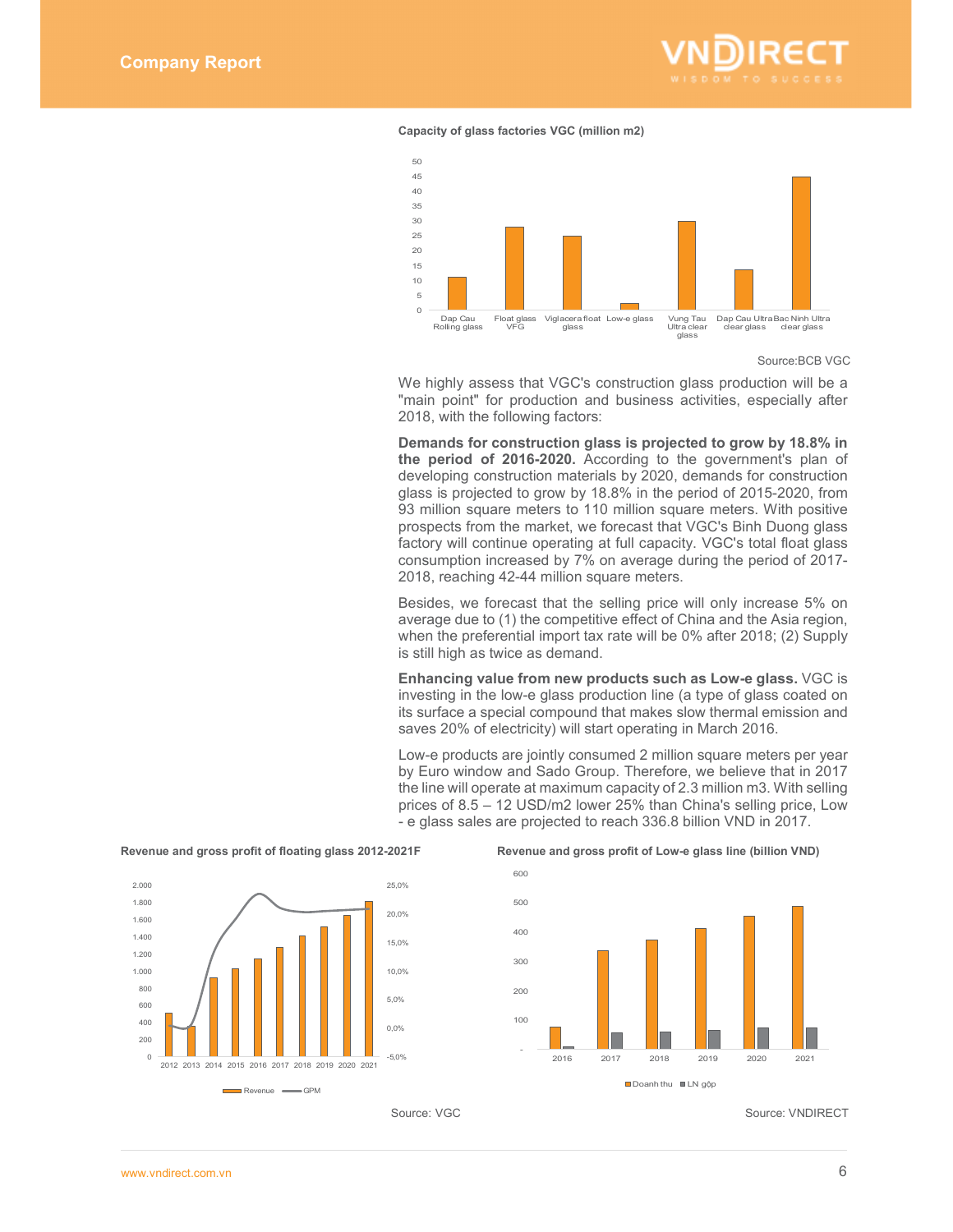

**We expect that 3 ultra-white glass factories to reach upper growth by 56% after 2018.** VGC expects 3 ultra-white glass factories with a capacity of 88.5 million square meters at the Vung Tau factory (VGC owns 35%, joint venture with a Japanese partner), renovation of the Dap Cau factory and the Bac Ninh factory (VGC owns 51%). In particular, most of ultra-white glass products will be exported.

We evaluate that by using experiences gained in the Joint venture of Vietnam-Japan and Binh Duong factories, VGC will deploy new factories favourably. In addition, with the commitment to engage in sales in foreign markets, the second year (2019) is expected to go into exploitation, three factories will start to make a profit. Using sensitivity analysis, we provide forecasts for revenue and profit for factories in 2018-2021 as follows:



**Revenue and gross profit of super white glasses (billion VND) Sensitivity analysis of super white glass factories**

| Capacity | Vung Tau factory Dap Cau factory |       | <b>Bac Ninh factory</b> |
|----------|----------------------------------|-------|-------------------------|
| 20%      | 960                              | 432   | 1.296                   |
| 30%      | 1.440                            | 648   | 1.944                   |
| 40%      | 1.920                            | 864   | 2.592                   |
| 50%      | 2.400                            | 1.080 | 3.240                   |
| 60%      | 2.880                            | 1.296 | 3.888                   |
| 70%      | 3.360                            | 1.512 | 4.536                   |
| 80%      | 3.840                            | 1.728 | 5.184                   |
| 90%      | 4.320                            | 1 944 | 5.832                   |

Source: VNDIRECT Source: VNDIRECT

## **Granite Ceramic tiles production – Enhancing the production of Granite products**

**Excess ceramic tiles supply, tend to shift investment to the production of granite tiles.** In 2016, the total supply of ceramic tiles million square meter. In addition, during the period of 2014-2016 a series of ceramic production companies increased capacity such as: the Prime increased capacity from 60 million square meter to 90 million square meter, the Hoan My increased capacity from 15 million square meter to 30 million square meter. Therefore, in the government planning of building materials industry to 2020, there is no new ceramic tiles factory will be built. At the same time, enhancing the production of granite tiles.

**Consumption demand is expected to continue to grow by 11.7% in 2017.** According to the BMI forecast for construction market in 2017, construction output value will keep growing by 5.8%. CBRE also said that the mid-end real estate market would continue to grow, and the ability to complete new projects would have a "fall point" in the later half of 2017. Using the regression and correlation analysis model, regarding the number of new houses and the demand for tiles, we found that the correlation coefficient between these two factors is quite high at 0.89 that means 1% increasing in the number of new houses may lead to 0.89% rising in the demand for ceramic tiles. Therefore, we forecast that the demand for ceramic tiles will grow by 11.7% in 2017.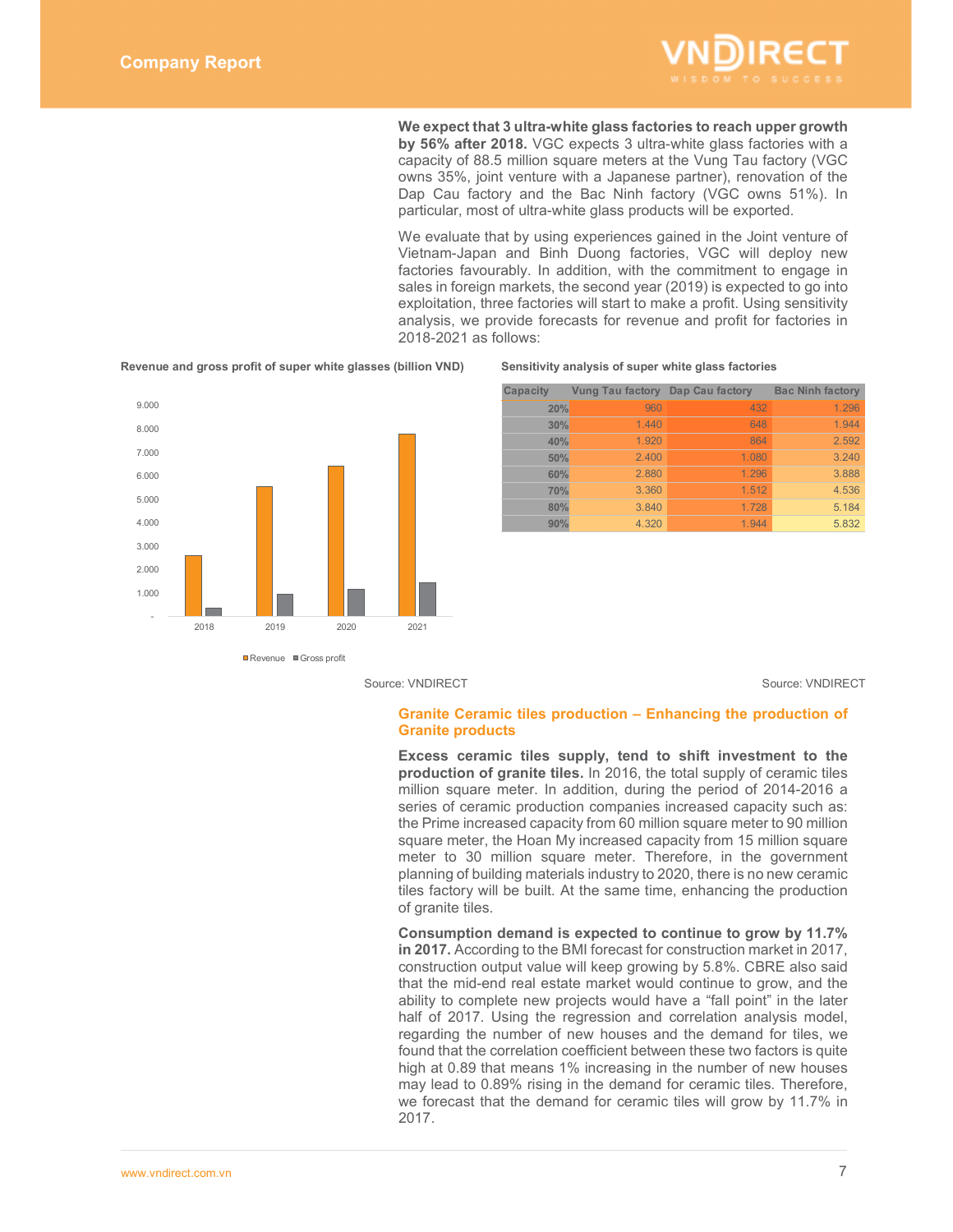

**The brick industry in the country is still protected.** Import tax for brick and brick construction in ASEAN-China 's commitment (ACFTA) remain at 20% during the period of 2016-2018, which help to protect the domestic brick industry against imported products from China.



**Total supply and demand of ceramic tiles (million m2) Import taxt of ceramic tiles 2016-2018** 

| Thuế                         |        | Thuế suất | Thông tư áp dụng              |
|------------------------------|--------|-----------|-------------------------------|
|                              | 2016   | 2017 2018 |                               |
| ASEAN (ATIGA)                | 5%     | 5%        | 0% Decree 129/2016/NĐ-CP      |
| <b>ASEAN</b><br>China        |        |           |                               |
| (ACFTA)                      | 20%    |           | 20% 20% Decree 128/2016/NĐ-CP |
| ASEAN - Korea (AKFTA)        | 10%    | 10%       | 0% Decree 130/2016/NĐ-CP      |
| <b>ASEAN</b><br>Japan        |        |           |                               |
| (AJCEP)                      | 20%    |           | 18% 15% Decree 135/2016/NĐ-CP |
| <b>ASEAN - Australia New</b> |        |           |                               |
| Zeland (AANZFTA)             | 7%     | 5%        | 0% Decree 137/2016/NĐ-CP      |
| ASEAN - India (AIFTA)        | 22.50% |           | 20% 15% Decree 136/2016/NĐ-CP |

### Source: VNDIRECT collected Source: General Department of Customs



At the same time, the dealer discount policy is 10% and the debt is zero, so the selling price of VGC's bricks is lower than the same products in the market segment of 10% -12%. We appreciate that the shift towards granite tiles and VIT factories are quite efficient - currently operating at full capacity, the expansion will help VGC to maintain a 7% growth in the period of 2017-2019.



 $51%$ 

51%



### **Capacity of VGC tile factory Revenue and growing revenue 2013-2021**



**The structure of VGC ownership in the tile company** 

Thăng

51.07%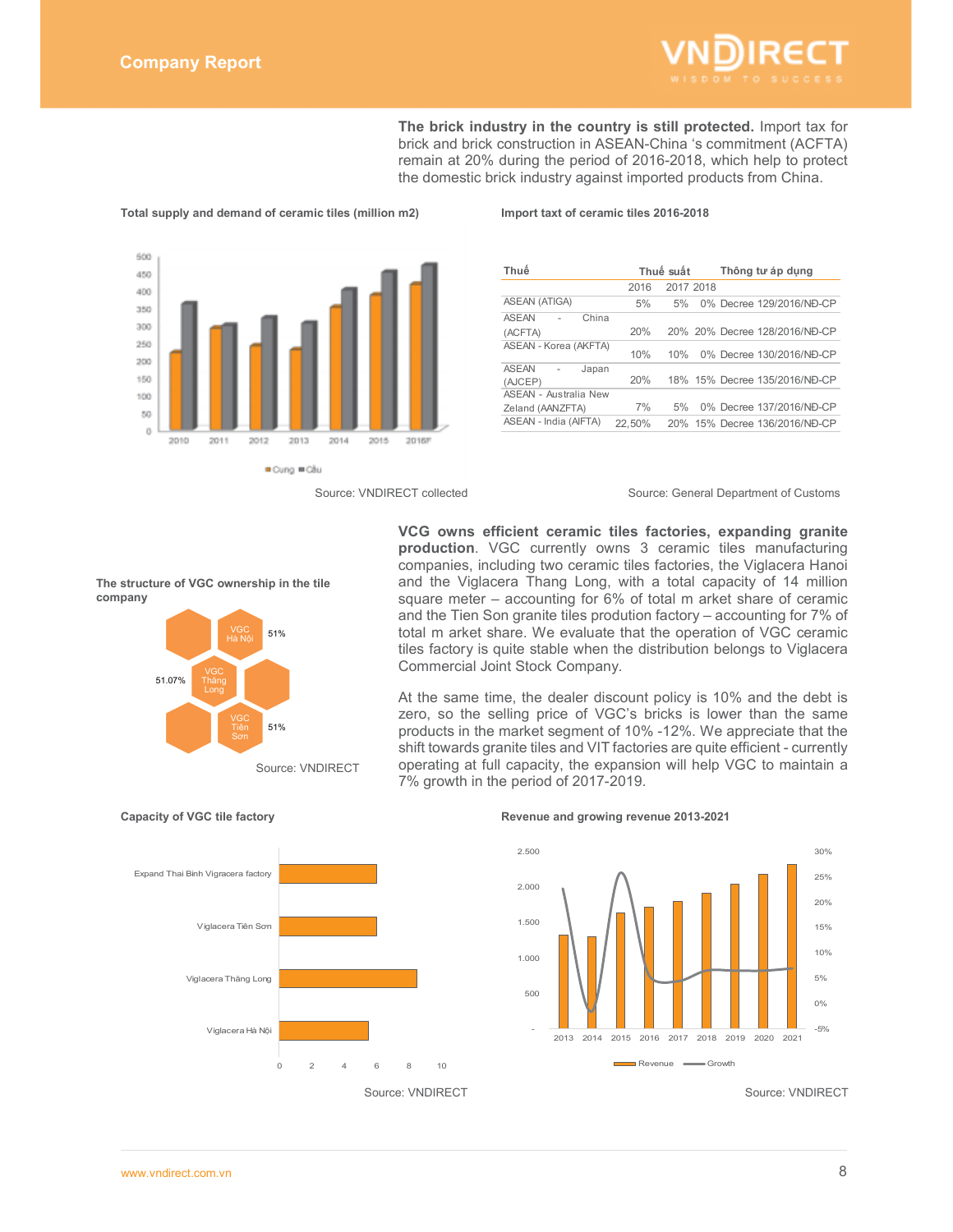

**The expansion of granite tiles.** According to the expansion plan, VGC will continue to invest in increasing granite products in Tien Son factory (VIT) and increase the capacity to 12mn m2 in 2018. As expected, VCG will have the largest granite tile market in the country with a market share of 14%. The capital investment of project is VND600bn, of which 70% will be financed by loan.

**Analyzing the profitability of the expanded VIT factory** 

| <b>Capacity</b> | 2019 | 2020                     | 2021 |
|-----------------|------|--------------------------|------|
| 20%             | 14   | 16                       | 19   |
| 30%             | 26   | 29                       | 32   |
| 40%             | 46   | 51                       | 55   |
| 50%             | 67   | 72                       | 77   |
| 60%             | 87   | 93                       | 100  |
| 70%             | 108  | 115                      | 122  |
| 80%             | 128  | 136                      | 145  |
| 90%             | 149  | 158                      | 167  |
|                 |      | Source: VNDIRFCT forecas |      |

Source: VNDIRECT forecast

We forecast the factory will operate at maximizing capacity in the third year after going into operation, and revenue will reach 875 billion.

**Convert fuel from coal to Compressed Natural Gas (CNG).** VGC has completed the investment project of the conversion system from the fuel utilization for the Thai Binh Viglacera factory from coal to CNG. According to the sharing company, the conversion will help to ensure a stable burning temperature, reduce the wastage of processing by more than 10% compared to before.

**Production costs are expected to go up due to fuel price volatility.** Fuel costs account for 32.1% of VCG's total cost of production. An increase in oil prices will affect VGC's production cost during 2017 - 2021. Based on the oil price forecasts from Bloomberg consensus, we estimate that a 1% increase in fuel price of will lead to a 2% increase

in the cost of tile production, while the selling price uplifting will be difficult in the context of increasingly intense competition. As a result, the profit margin of ceramic tiles productions will slump from the peak of 25.9% in 2015 to 20% in 2021.

### **Cost structure of ceramic tile production Cost structure of ceramic tile production**





Source: VNDIRECT Source: VNDIRECT

# **Roof tiles manufacturing Operation – Divestment in red tile company**

**VGC holds a 50% market share in roof tiles and cotton tiles manufacturing.** Currently, VGC consists of 6 subsidiaries and 3 associate companies in roof tile manufacturing operation with a total capacity of 1.4bn standard tiles per year. Meanwhile, construction tiles account for 3% of nation market share. Particularly, the roof tiles field accounts for 50% of nation market share with 94bn tiles in total capacity. Besides, VCG will expand new products manufacturing such as clinker tiles, cotton tiles with an average profit margin of 15 – 17%, which is higher than construction tiles with an average profit margin of 10%.

**The profit forecast come mainly from Ha Long Viglacera.** the total profit from roof tiles manufacturing, Viglacera HaLong accounts for 80%. In business activities of tiles companies, we estimate that Viglacera Halong (VHL) is the most efficient performance of VCG. VHL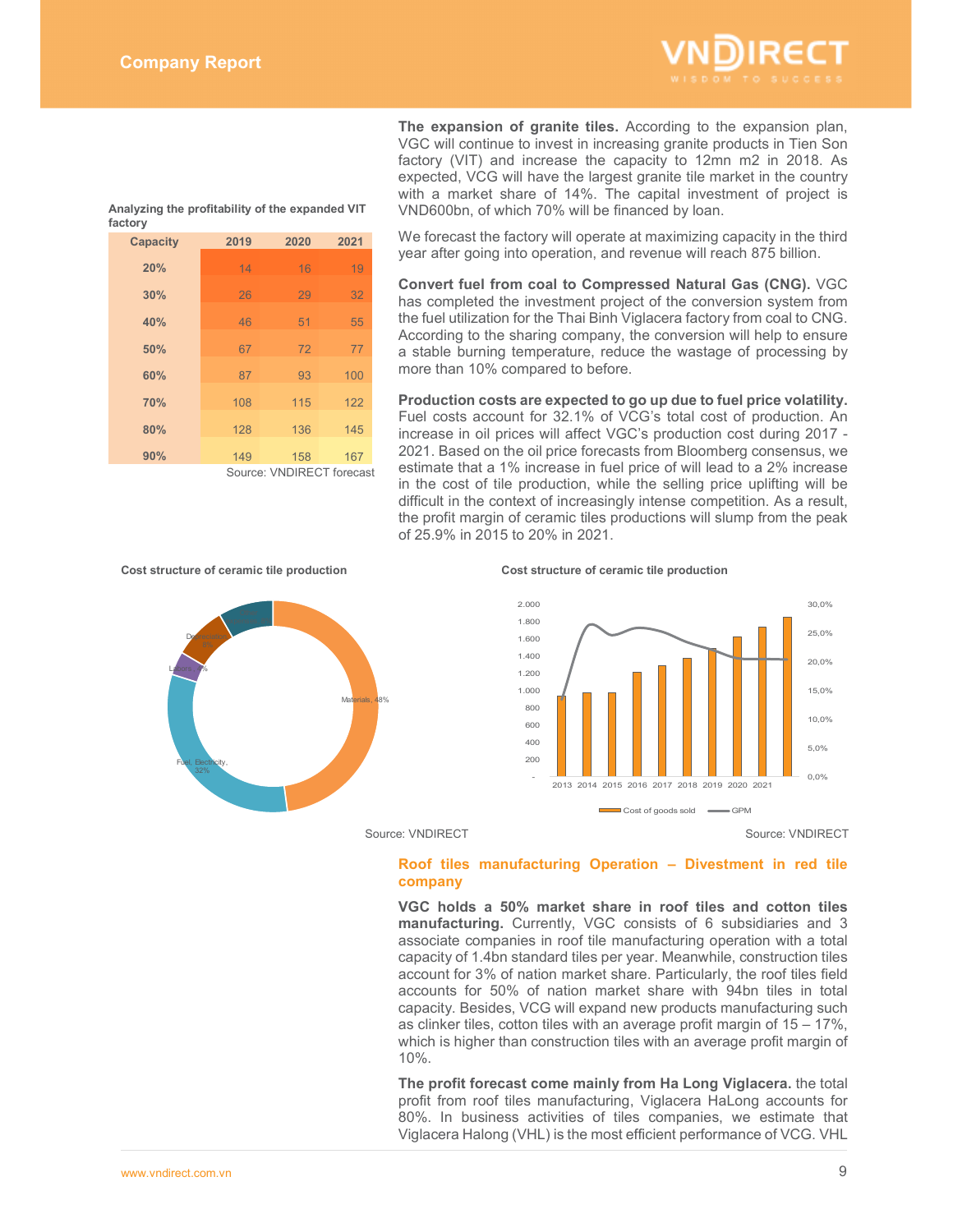

has 2 existing factories that include Hoang Bo factory with 90 standard tiles per year and Tieu Giao fatory with 180 standard tiles per year. At present, the two factories are operating at maximum capacity. Gross profit margin is maintained at over 20%.

In our opinion, gross profit margin of VHL will improve significantly thanks to the strategy of continuing to uplift the proportion of tile manufacturing from 65% in 2015 to 80% in 2017. Respectively, gross margin go up to 3% as a 15% of roof tiles is higher than a 10% of net profit margin.

**The tile manufacturing companies are divested**. Currently, VGC has 5 companies in tiles manufacturing that are suffering losses and provisioned VND26.7bn. In particular, VGC successfully divested capital in Dong Trieu Viglacera, bringing the profit of VND27bn. We assess that the divestment does not affect profitability of these companies as most of them have been provisioned. Simultaneously, some companies can divest in face value such as Tu Liem Viglacerra with the active position of these companies.

**The expectation of growth from the production of roof tiles, cotton and clinker tiles**. For an investment plan in clinker tiles with a capacity of 2mn m2 per year and in Gieng Day cotton factory with 7.5mn m2 per year, we estimate that the shifting of product structure help companies exploit more efficiency as net profit is at 5% higher than floor tiles. Respectively, the tendency of red roof tiles is in the period of decline. As forecast, manufacturing revenue will reach VND1,984bn (+8% YoY) in 2017, and gross profit will grow to VND400bn.



**Source: VNDIRECT** Source: Financial Report Q4/2016 VGC

### **Santariny ware manufacturing operating – Expansion of premium products**

**Sanitary ware demand is forecasted to grow by 12.9% during 2015 – 2010**. According to the development plan for building materials industry, sanitary ware demand is projected to grow at a CAGR of 12.9% during 2015 -2020. Besides, supply will also increase by 8.9% in expanded factories of Viglacera, Inax and Toto. Therefore, supply and demand will be balanced against the current (oversupply of 2mn sets)

**VGC is one of the top 5 enterprises in producing sanitary wares.**  VGC has 3 manufacturers of sanitary ware with a total capacity of 1,225mn sets/year in Phu Tho and Binh Dương, one of which produces shower with capacity of 500,000sets/year. Inax, Caesar,

**Revenue (billion VND) and gross profit margin 2012 -2020F The value of investment and redundancy at brick and tile companies ( billion VND)** 

| <b>Invesment Value</b> |         | <b>Preventive</b> |         |
|------------------------|---------|-------------------|---------|
|                        | 180.707 |                   |         |
|                        |         |                   | (9.175) |
|                        | 22.876  |                   | (8.737) |
|                        | 4.837   |                   |         |
|                        | 5.246   |                   | (3.825) |
|                        | 4.349   |                   | (4.349) |
|                        | 1.305   |                   | (605)   |
|                        | 3.895   |                   |         |
|                        | 2.002   |                   |         |
|                        | 3.482   |                   |         |
|                        |         |                   |         |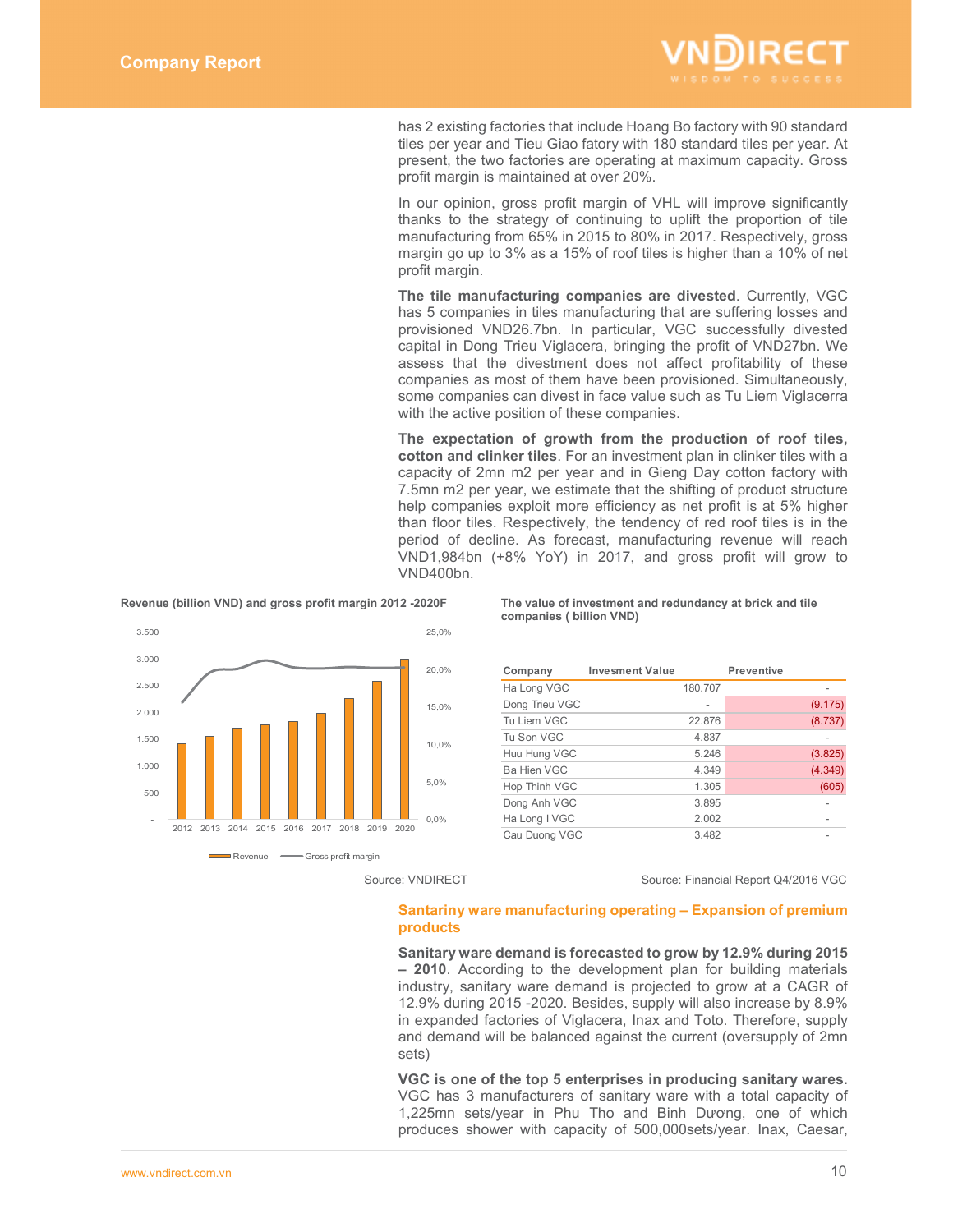

Viglacery and Toto are the four largest businesses in the sanitary ware segment. Toto entered the high-end segment with 4% of total market share, while Inax, Caesare and Viglacera competed in the mid-range segment. Meanwhile, Inax focuses on low-cost products and distribution system with a 30% market share, Caesa excels in diversity product with 17%, and Viglacera concentrates on the middle segment with a 12% market share.



Source: VNDIRECT collected Source: QD 1469- QD/TTg

**The expectation of the new factory with the premium segment expanding will boost output by 30% during 2018 – 2020.** Currently, 3 sanitary wares factories operated at 85% of capacity, thus the possibility of growth is more difficult. In the third quarter of 2017, the company will operate the My Xuan Viglacera factory with a capacity of 750,000sets/year that enhances the total capacity to 1,975,000 sets with up 60% compared to the current. In our assessment, the increase in the proportion of premium products and smart devices will help to grow the average selling price by over 50% compared to the current. As expected, Revenue will reach VND124bn in the first year of operation.

In addition, we expect the cooperation between Viglacera and Coteccon will help consumption output uplift positive in the supply of interior materials for Vincity project in 2018. As expected, the consumption output will grow by 44% and revenue will reach VND1,600bn in 2018.



**Consumption of sanitary ware and shower (sets product/year) Revenue and gross profit margin of sanitary ware** 

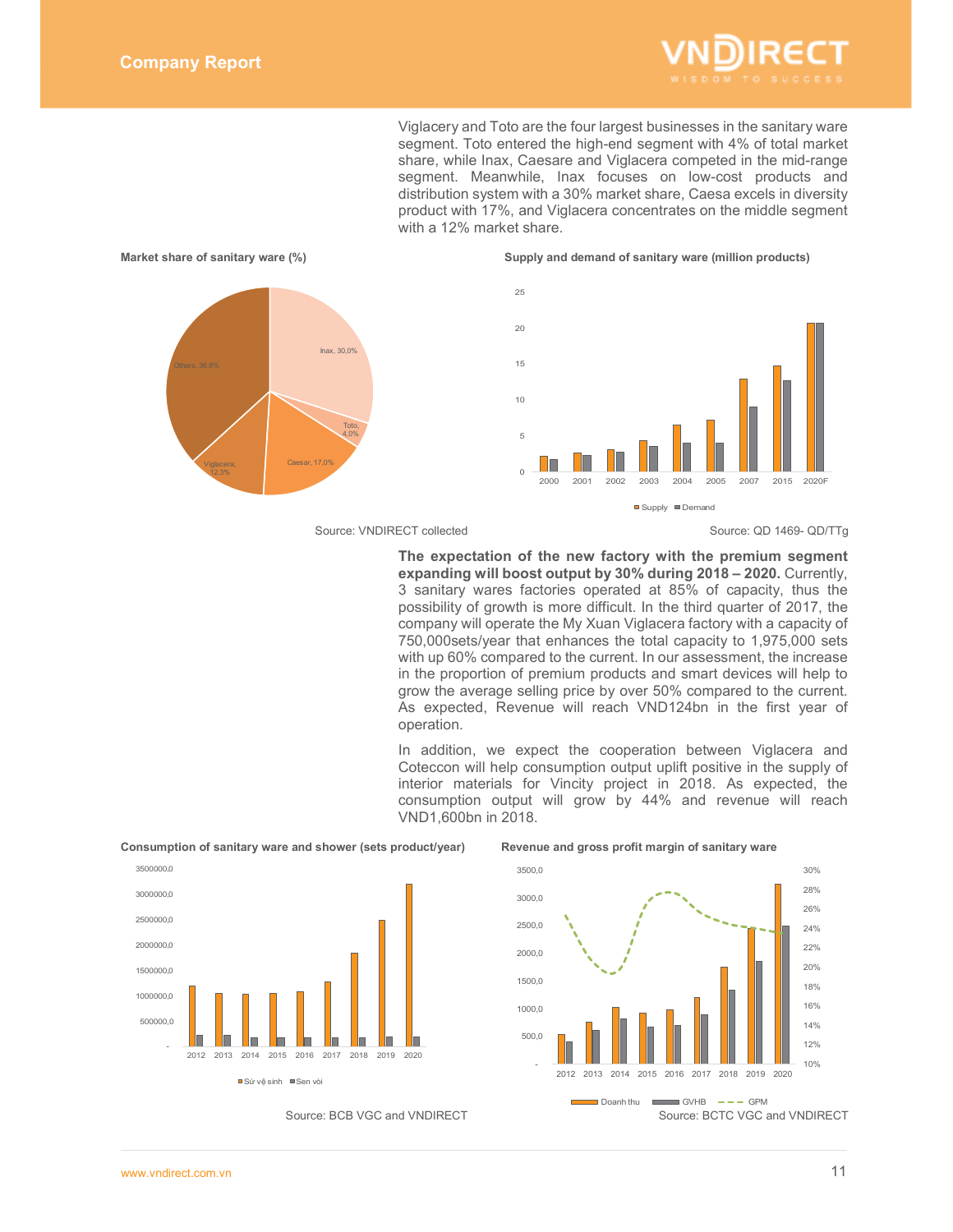

### **Real estate activites –Yen Phong Viglacera industrial Park and No.1 Dang Xa project are expected**

Industrial park leasing activity brings stable revenue.

**Expect to expand Yen Phong Viglacera industrial park and Phu Ha after 2017.** At the present, VGC has 6 existing industrial parks with a total area of 1,616 hectares, in which Tien Son and Yen Phong industrial zones are now nearly full. We estimate that revenue is relatively stable from existing industrial zones as revenue is allocated on a 49-year leasing. Moreover, total unrealized long-term revenue will be VND2,885bn from the industrial park leasing, which will be allocated on a yearly basis. We expect the annual revenue will reach VND180bn from the leased. The gross margin is about 18% in industrial park leasing.

Furthermore, the company will continue to invest 5 more industrial parks during 2016 – 2020 with a total area of 314 hectares in Yen Phong Vilgacera industrial park and 315 hectares in Phu Ha industrial park. According to VGC, Samsung or Taiwanese customers are still the main customers for the expansion. With rental price at about USD75/m2 in Bac Ninh and at US35/m2 in Phu Tho, we estimate total project revenue at USD6,640trl.The average investment rate is about 17% for new projects.

**Operation of industrial parks is forecasted to grow by 16% thanks to the new water plant.** Operation of VGC's industrial park has a high gross profit margin of 28%. We estimate water construction of the clean water plant will be operated with 20,000m3/day in 2017. Besides, the increase in new customers will boost this revenue by 16% during 2017 – 2020



Location of industrial areas of Viglacera The revenue from leasing industrial park and operation mangement **(million VND)** 



Source: BC VGC Source: Financial Report VGC

**Real estate dropped by 27% in revenue during 2016-2017 as most of projects completed sales**. Most of VGC's old projects in the real estate sector such as No 1, the segment of low-income housing Doan Xa phase 1 has completed the sale. According to our estimates, revenue from old projects is only about VND 295 billion.

To expect for the No 1 expansion project and Dang Xa 3 project in 2018. In 2017, VGC will continue to implement two projects - the No 1 expansion project with an apartment building and a building office for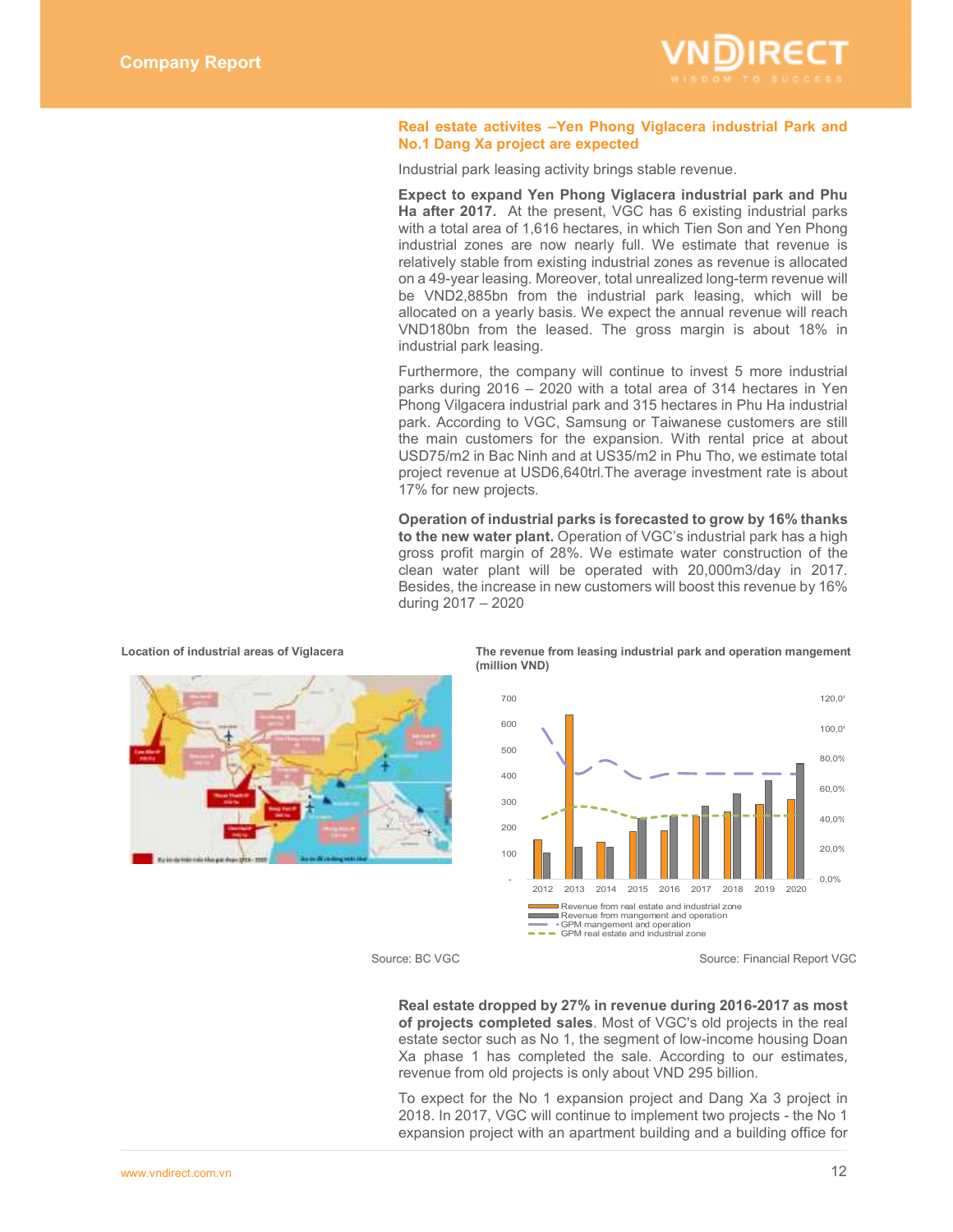

rent. Total projects area of 200.000 square meters, invested VND 3.000 billion. VGC will cooperate with Coteccons in building and operating these two buildings. We estimate that with the selling price of this area is about VND 20 million / m2, the internal IRR of the projects will be 18.2%.

In addition, VGC will also implement the Dang Xa 3 social housing project, with a total investment of VND 2.800 billion and a total of 3,000 units. We estimate the internal IRR of this project will be about 16.5%. It is forecasted that the two projects will start selling in 2018 with sales reaching about VND1,100billion.

However, we are concerned about the cheap clean land of the company is not much available, so the ability to continue developing real estate projects after five years will be quite difficult.

| Projects                                           | <b>Business investment</b><br>left (million VND) |
|----------------------------------------------------|--------------------------------------------------|
| CC No 1 Residential (Phase 2) - Ha Noi             | 8                                                |
| Residential 671 Hoang Hoa Tham (Phase 3)           | 3                                                |
| New urban Dang Xa (Phase 1) - Ha Noi               | 27                                               |
| New urban Dang Xa 2 - Ha Noi                       | 41                                               |
| Xuan Phuong Urban Functional area                  | 6                                                |
| Kim Chung - Dong Anh Urban area                    | 15                                               |
| Office and Housing in Bac Ninh roundabout          | 4                                                |
| Residential area and services for officers and wor | 153                                              |
| Apartment and Service of Tien Son industrial parl  | 39                                               |
| New urban Dang Xa (Phase3)                         | 5.267                                            |
| Thang Long No.1 expansion                          | 13.680                                           |
|                                                    |                                                  |

### **The residual turnover of real estate projects Revenue and gross profit margin of real estate activities (billion VND)**



Source: BCB VGC Source: The financial report VGC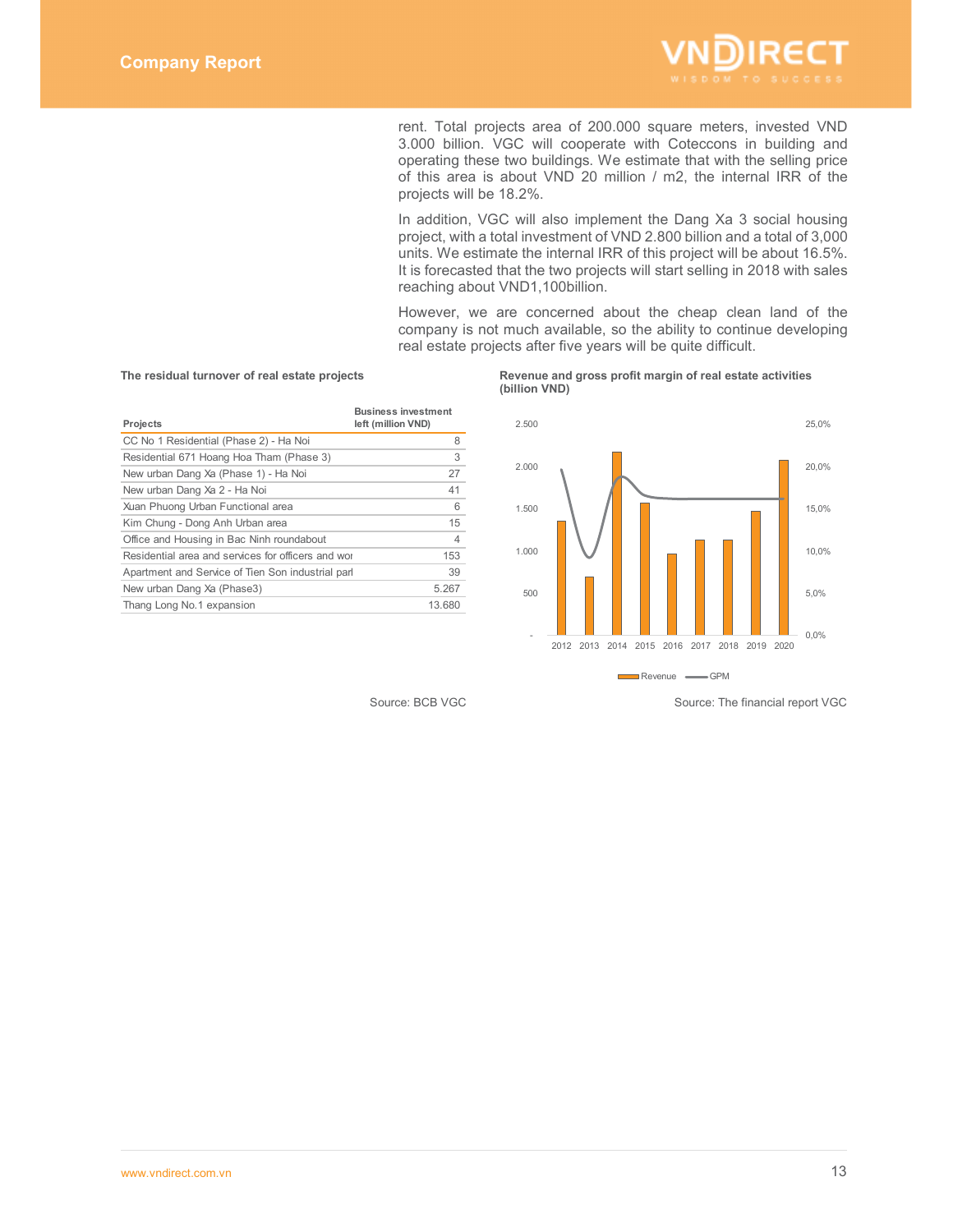

# **FINANCIAL ANALYSIS**

# **Turnover shifted to the production of building materials**

We estimate that VGC will shift production to the building materials sector, with construction glass contributing a major portion of 2018 with an increase from 15% to 37% from the project of Low-e glass and ultrawhite glass. At the same time, the real estate segment will gradually reduce the proportion from 26% to 14%, as the company has only two key projects: No 1 expansion and Dang Xa new urban area phase 3. Total revenue forecasted for 2018 will reach VND 12.236 billion.



### \*Inside : 2015; Outside: 2018F

### **Gross profit margin improves**

We estimate that the shift to industries such as construction glass and sanitary porcelain will help VGC's profit margin to be improved throughout the upcoming years. In which, profit margin of glass production had a remarkable improvement from 5% in 2013 to 25.5% in 2016 thanks to product diversification and Binh Duong factory's operation at full capacity which decreased fixed cost to the same level as the early years.

Meanwhile, profit margin of floor tiles production with growth strategy in granite tiles in 2017 will lift profit margin from 25% to 31%.

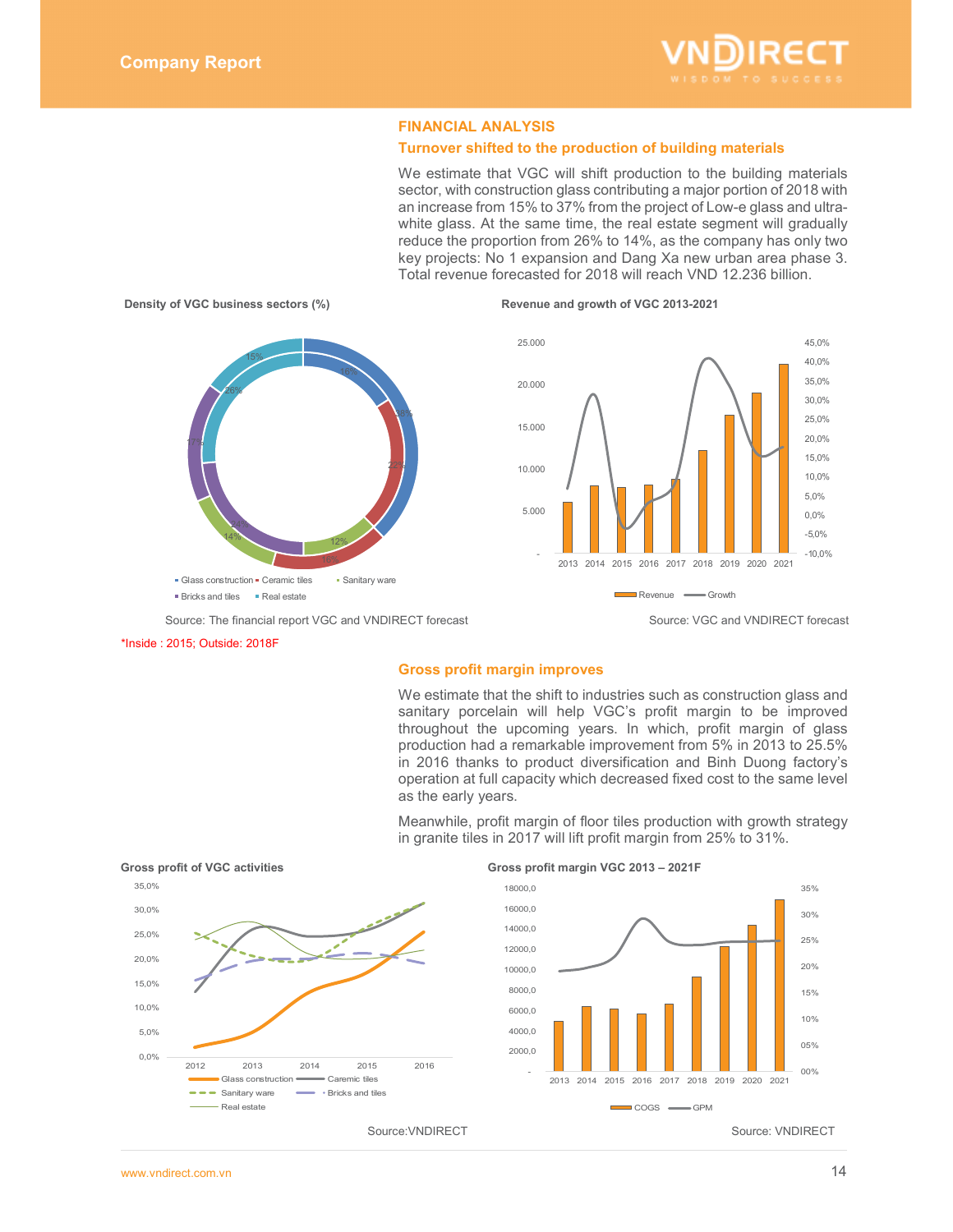

### **Low Debt structure**

The debt to total assets ratio of VGC had a downward trend since 2012-2016, in which we estimate that the main causes to reduce the debt ratio in 2016 are: (1) In 2014, the company equitized to the public for the first time helping owner's equity to increase by 138% from VND1.110trl to VND2.650trl and decreasing short –term debt; (2) In 2016, the company raised capital by 16% from VND2.650trl to VND3.070trl with the method of decreasing Ministry of Construction's capital through individual offers from 92.2% to 78.8%. At the same time, VGC also paid off the loan from Binh Duong glass factory.







## **Increasing owner's equity by 28% in 2017 – 2018**

According to the plan, VGC will continue to raise owner's equity by decreasing Ministry of Construction's capital from 78.8% to 56.6% with the initial selling price of VND12,200/share. We evaluate this VGC's movement as following:

- (1) Private offering of book value makes it easier for the company to attract new capital and reduce the pressure of debt financing for investment into new projects such as Bac Ninh super-white glass factory, Dong Van industrial park, expansion of Yen Phong industrial park and My Xuan porcelain factory.
- (2) With the fairly rapid dilution, we estimate that although EAT rises by 18.9%, EPS in 2017 after dilution declines by 14.3%. Therefore, during 2016-2018, we expect that EPS will have no growth.

**Debt structure of VGC 2012-2016 (billion VND) Liabilities/Equity of VGC 2012-2016**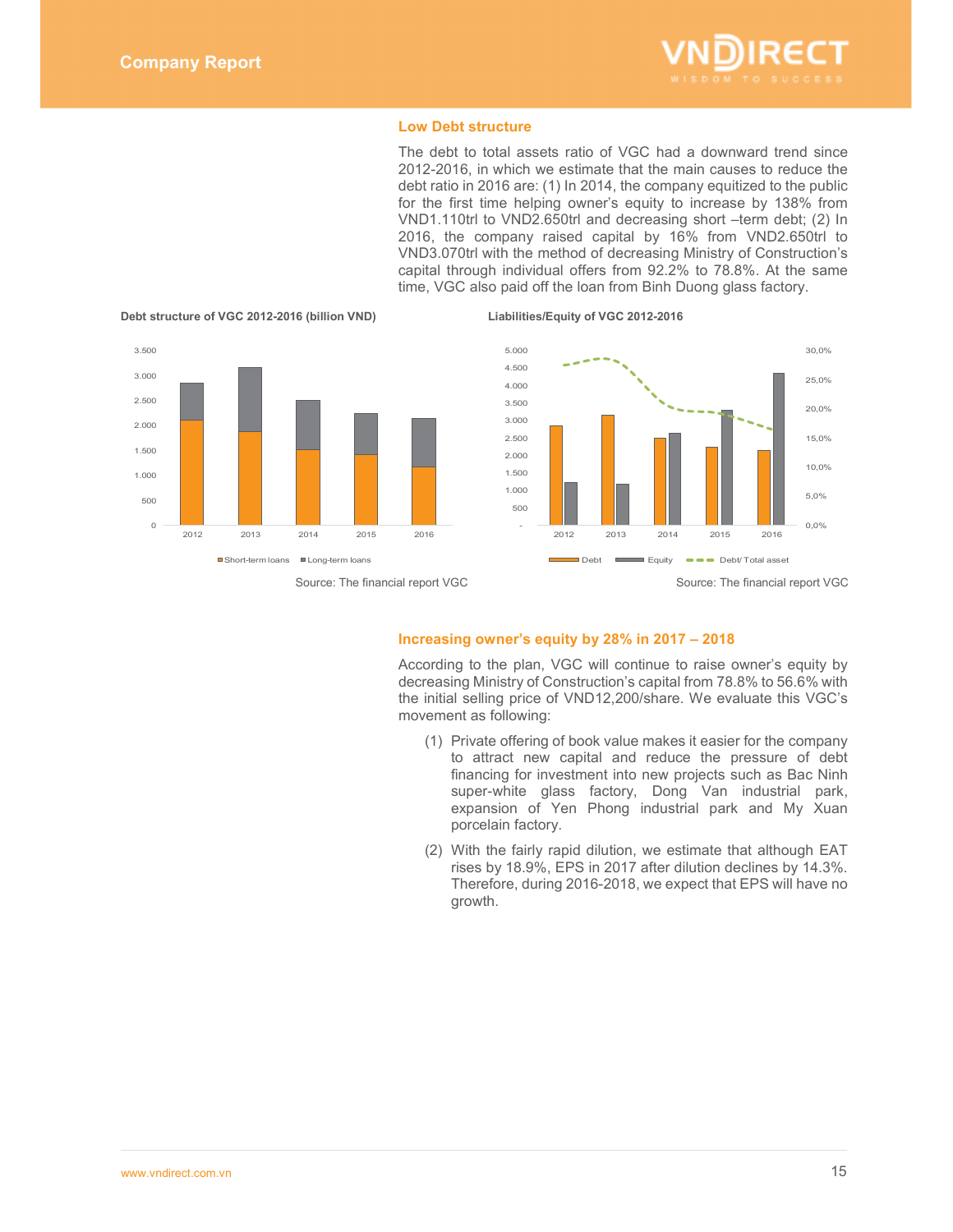

**Equity capital 2012-2017F <b>Funding projects to raise capital 2017 VGC** (billion VND)





Source: VGC Source: VGC

### **BUSINESS RESULTS**

We forecast that VGC will reach VND8.675trl in revenue (+8.5% YoY) and VND775bn in EAT (+26.2% YoY), equivalent to EPS after dilution of VND1,825/share based on those factors:

### **Projected revenue in 2017 is expected to reach VND8.675trl**

Glass production is expected to be VND1.8trl. In which, VGC will have to produce float glass because Binh Duong factory already runs at its full capacity and Viet Nhat joint venture will stop producing to be in maintenance in 3Q2017. Therefore, it is estimated that there will be a growth of 7% YoY in revenue of float glass production. Meanwhile, in 2017, low e glass production line will run at full capacity due to the rising demand and 2 business partners Sado and Eurowindow's offtake agreement to buy VND2mn/2.3mn m2; thus, projected revenue from low e glass product line will be VND336bn, compared to VND78bn in 2016.

Floor tiles production is forecasted to rise by 4% reaching VND1.789trl. We estimate that ceramic market is difficult to grow due to competitive factor and VIT's granite factory is already running at full capacity.

Shower hose production increases by 23.3% reaching VND1.202trl because My Xuan factory will begin to operate in 3Q2017. In which, according to My Xuan factory's orientation, it will produce more highend products at average selling price of VND2mn.

Real estate and industrial park's activities are expected to reach VND1.740trl (+17% growth rate), of which KCN's revenue is relatively stable at VND240bn.

Roof tiles production decreases 3-5% capacity due to restructuring and selling some factories. However, we estimate that financial revenue will increase during the selling factories' activity.

# **Gross profit margin is expected to rise by 1.32% YoY due to the decreasing fuel cost of glass production of 15%**

Recent fuel cost comprises 30-35% of glass, floor tiles and sanitary porcelain production. According to the company's information and information from DVA renewable energy (one of VGC's distributors), VGC's negotiated buying price of FO oil is set at 60% lower than market price. Therefore, we forecast that gross profit margin of flat glass production will be maintained at 35.5% in 2017-2018.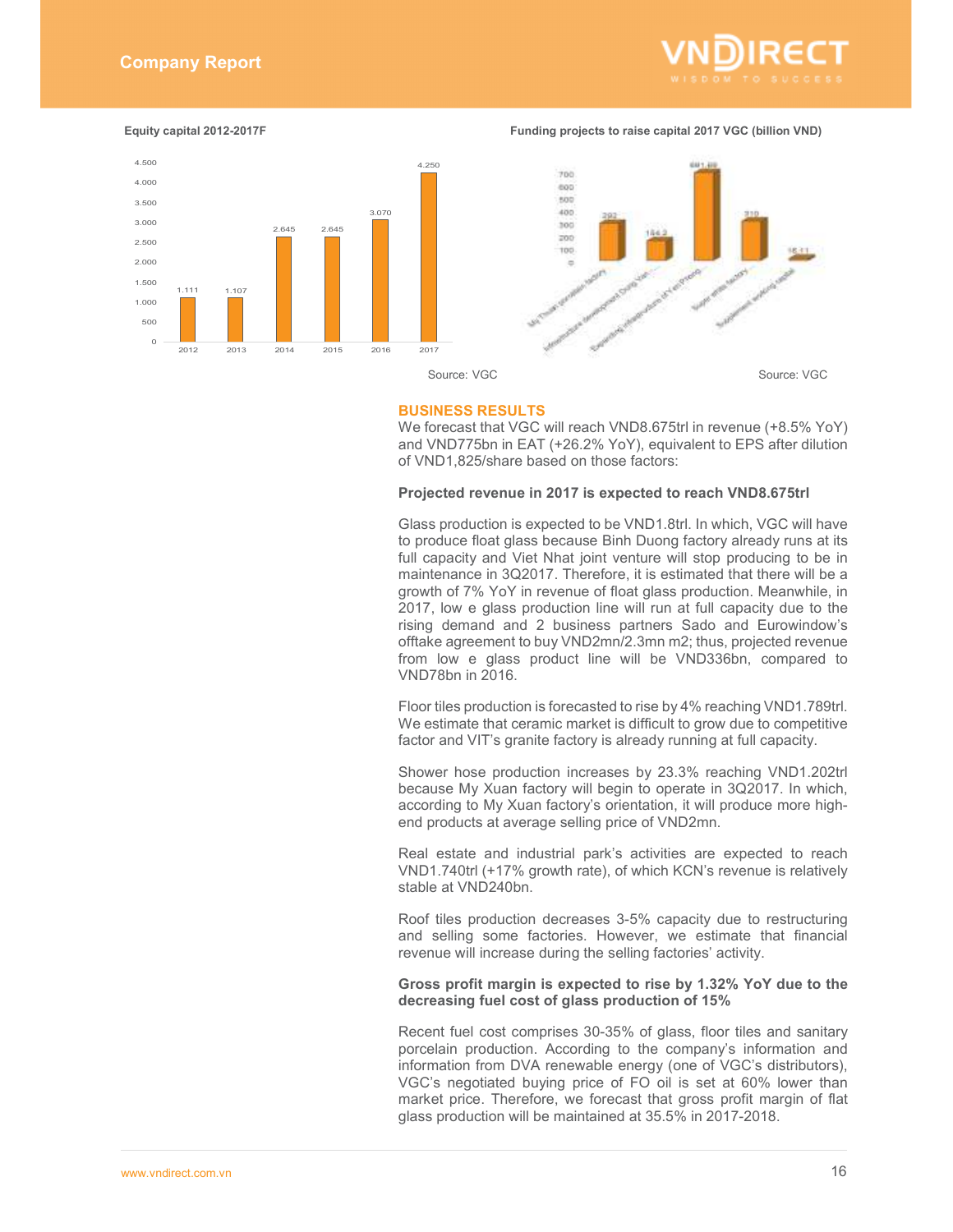

# **Expectation from cooperation with Coteccons in distributing buiding materials to Vincity's project**

Total floor building area of Vincity's project in each year is 1.4mn m2 on average, equivalent to 40,000 apartments. We estimate that the cooperation between Coteccons and VGC will help VGC to consume more floor tiles and sanitary porcelain products. Therefore, with the average selling price of VND90,000/m2 of floor tiles and VND1mn/sanitary porcelain set and each apartment will consume 2 porcelain sets, projected revenue from the project will be VND250bn and projected net profit might be 3% helping VGC to increase 4% of EAT compared to now.

Meanwhile, we evaluate that the cooperation will stimulate VGC's consumption of CTD's building materials at the time that CTD is promoting M&A activity of real estate plans and D&B.

## **VALUATION**

Using the FCFE valuation method with a WACC discount rate of 12.99%, debt cost of 11.88% and long-term growth rate of 2%, we determine the fair value of VGC's share at VND18,468/share.